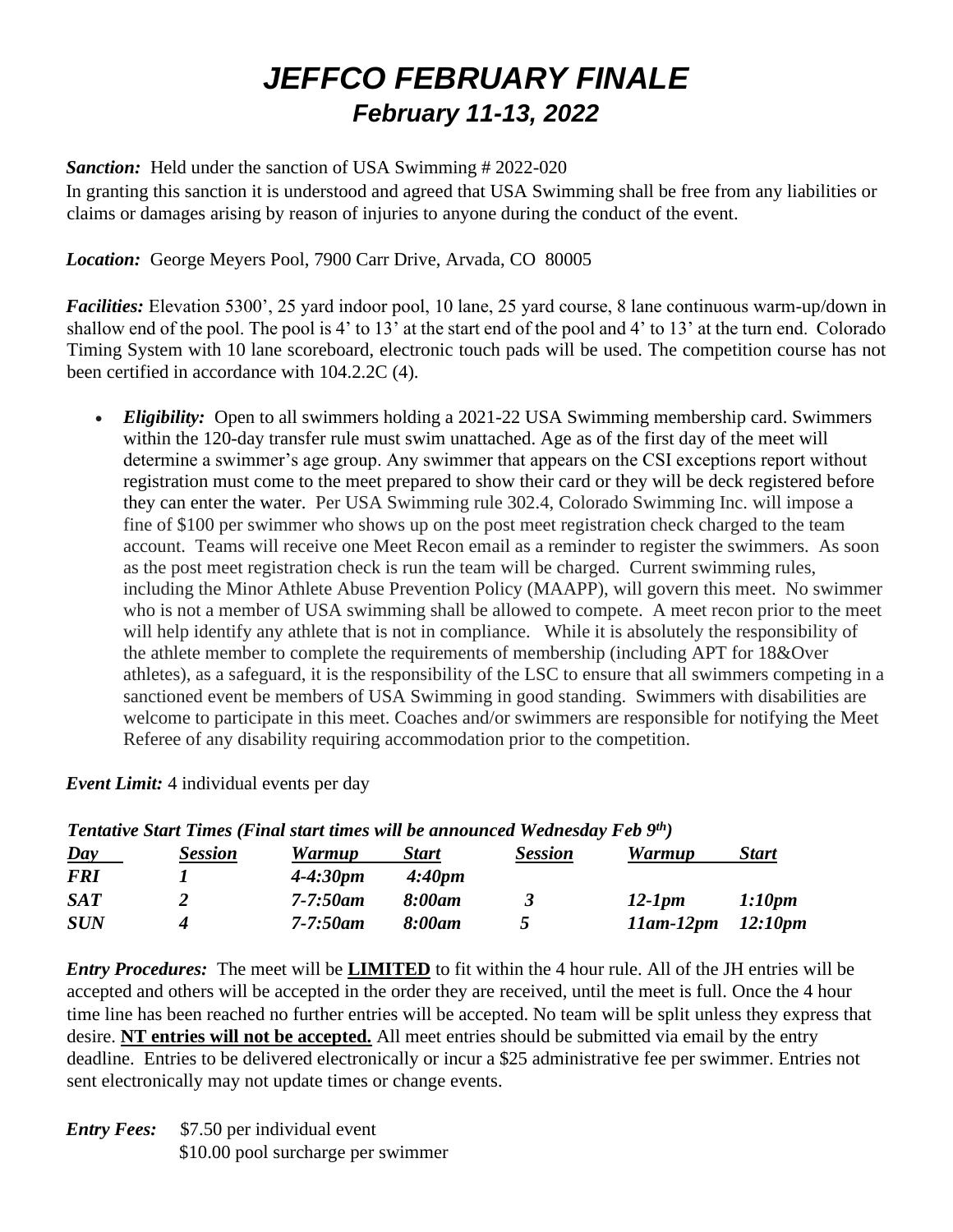\$1.05 of every individual event goes to the CSI Support Fund. Make one check payable to the North Jeffco Swim Team.

*Entry Deadline:* Meet entries must be received by the entry chairman no later than **Tuesday, Feb 1st 2022**. Entries received after Feb 1<sup>st</sup> will be accepted only if accompanied by a \$4.00 late fee per event. Late entries will be accepted during the meet only from swimmers already entered. Accepted late entries will be charged \$10.00 per event due at the time of entry and seeded only in open lanes if available. Late entries must be prepared to show proof of registration.

|                         | <i>Entry Chair:</i> NJST, PO Box 746396, Arvada, CO 80006 jeffcoentrychair@yahoo.com |
|-------------------------|--------------------------------------------------------------------------------------|
| <b>Meet Referee:</b>    | David Brown or Designee                                                              |
| <b>Meet Director:</b>   | Carmen Babcock; swimshady7@yahoo.com, 303-887-5467                                   |
|                         | Brett Stoyell; brewstoy@hotmail.com, 303-887-8495                                    |
| <b>Safety Chairman:</b> | Ashley Strickland; ashstrick@yahoo.com                                               |

*Programs/Results:* Programs will be sent to coaches and posted to our website and available electronically via Meet Mobile app; heat sheets will be posted at the venue for anyone not using Meet Mobile.

*Awards* : Ribbons  $1<sup>st</sup> - 8<sup>th</sup>$  place 10&U, 11-12 in individual events, no awards for 13&O.

*Special Information:*No smoking, chewing tobacco, drugs, or drinking of alcoholic beverages allowed in the building. Any damage to pool property will be grounds for dismissal from the meet. All coaches, parents and athletes are reminded that the swimming venue may have areas where additional care needs to be observed.

*Warm-up Procedures:* CSI warm-up procedures will be followed. Each coach will be responsible for the monitoring of their swimmers during warm-up. Starts will be in the two outside lanes at the time announced by the announcer. Swimmers must enter the pool feet first except during starts. Marshals will monitor the pool during warm-up and competition. Swimmers must enter the warm-up/warm-down lane from the seated position, no jumping.

*Rules:* Current 2022 USA Swimming and CSI rules and regulations shall apply.

- 1. The meet referee will be the final authority for the conduct of the meet.
- 2. **Participating teams may be assigned lanes for timing. Timing assignments will be emailed to teams by Wednesday, February 9th.**
- 3. USA Swimming athlete members must be under the supervision of a USA Swimming member coach during warm-up, competition, and warm-down. The Meet Director or Meet Referee may assist the swimmer in making arrangements for such supervision, but it is the swimmer's responsibility to make such arrangements prior to the start of the meet.
- 4. Any swimmer entered in the meet must be certified by a USA Swimming member coach as being proficient in performing a racing start or must start each race from within the water. When unaccompanied by a member coach, it is the responsibility of the swimmer or the swimmer's legal guardian to ensure compliance with this requirement.
- 5. Age of the swimmer is determined as of February 11, 2022. Swimmers are limited to 4 individual events per day. All events will be timed finals. Entries for the 12&Under sessions will be limited to fit within the four hour USA Swimming rule.
- 6. Events will be pre-seeded running slow to fast and swimmers should report directly to the blocks with the exception of the 400IM, 500 free, and 1650 free, which will require a positive check in approximately 1 hour prior to the start of each event based on the published timeline. The 400 IM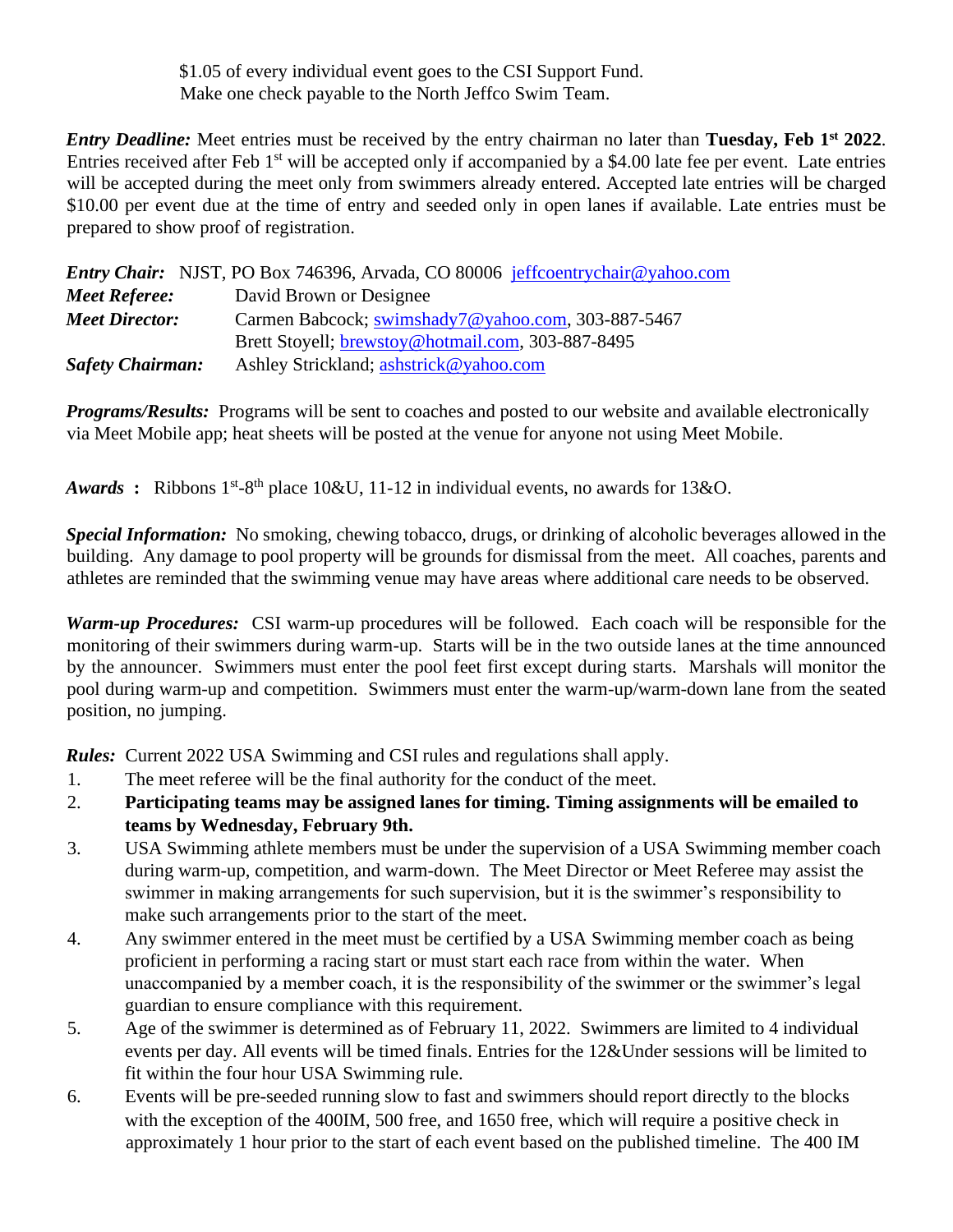and 500 Free will be limited to the top 40 swimmers of each gender. The 1650 will be run fastest to slowest alternating girls and boys and be limited to the top 30 swimmers of each gender. Swimmers must provide their own timers and counters for the 1650.

- 7. Use of audio or visual recording equipment, including a cell phone, is not permitted in changing areas, rest rooms, or locker rooms.
- 8. No on deck photography from behind the starting platforms during the start or relays.
- 9. Deck changing is prohibited.
- 10. No on-deck photography from behind the starting blocks will be allowed during the starts of any races. All photographers must identify themselves in advance to the meet referee.
- 11. No exhibition swimming will be allowed.
- 12. No Time entries will not be accepted for reasons of providing an accurate timeline.
- 13. Operation of a drone, or any other flying apparatus, is prohibited over the venue (pools, athlete/coach areas, spectator areas and open ceiling locker rooms) any time athletes, coaches, officials and/or spectators are present.
- 14. All applicable adults participating in or associated with this meet, acknowledge that they are subject to the provisions of the USA Swimming Minor Athlete Abuse Prevention Policy ("MAAPP"), and that they understand that compliance with the MAAPP is a condition of participation in the conduct of this competition.
- 15. No Technical Suit may be worn by any 12 & Under USA Swimming athlete member in this competition.
- 16. COVID POLICIES The pool area will be limited to 350 athletes. Coaches, lifeguards and meet personnel are essential staff and not counted toward the 350. Athletes/parents will be able to view the meet via Jeffco Facebook Live. Event and heats will be displayed on the Jeffco Facebook live link. **There will be 2 spectators per swimmer allowed in the pool area.**

# **State of Colorado general page**

[https://covid19.colorado.gov/](https://nam10.safelinks.protection.outlook.com/?url=https%3A%2F%2Fcovid19.colorado.gov%2F&data=02%7C01%7C%7Ca254755df9734d5b119e08d82426148f%7C84df9e7fe9f640afb435aaaaaaaaaaaa%7C1%7C0%7C637299093251897331&sdata=moHnJtbFsfKozoFPtF3LGnPdnEuuPlIyfFA7JA0rR7w%3D&reserved=0)

# **Jeffco County Covid info:**

<https://www.jeffco.us/3999/Coronavirus-Disease-2019-COVID-19>

We have taken enhanced health and safety measures to reduce the spread of COVID-19; however, we cannot guarantee that you will not be exposed to COVID-19. An inherent risk of exposure to COVID-19 exists in any public place where people are present. COVID-19 is an extremely contagious disease that can lead to severe illness and death. According to the Centers for Disease Control and Prevention, senior citizens and guests with underlying medical conditions are especially vulnerable. Physical presence at the meet may increase the risk of contracting COVID-19. Meet participants and spectators voluntarily assume all risks related to exposure to COVID-19 and voluntarily accept sole responsibility for any personal injury, illness, permanent disability or death that may result.

USA Swimming, Inc., cannot prevent you (or your child(ren)) from becoming exposed to, contracting, or spreading COVID-19 while participating in USA Swimming sanctioned events. It is not possible to prevent against the presence of the disease. Therefore, if you choose to participate in a USA Swimming sanctioned event, you may be exposing yourself to and/or increasing your risk of contracting or spreading COVID-19.

**Coaches/Officials:** All coaches and persons acting in any coaching capacity and uniformed officials must, Check-in/sign-in with the Meet Director or Meet Referee and display their current USA/CSI certification. Current certification is mandatory. Coaches and officials that are in noncompliance will not be allowed on